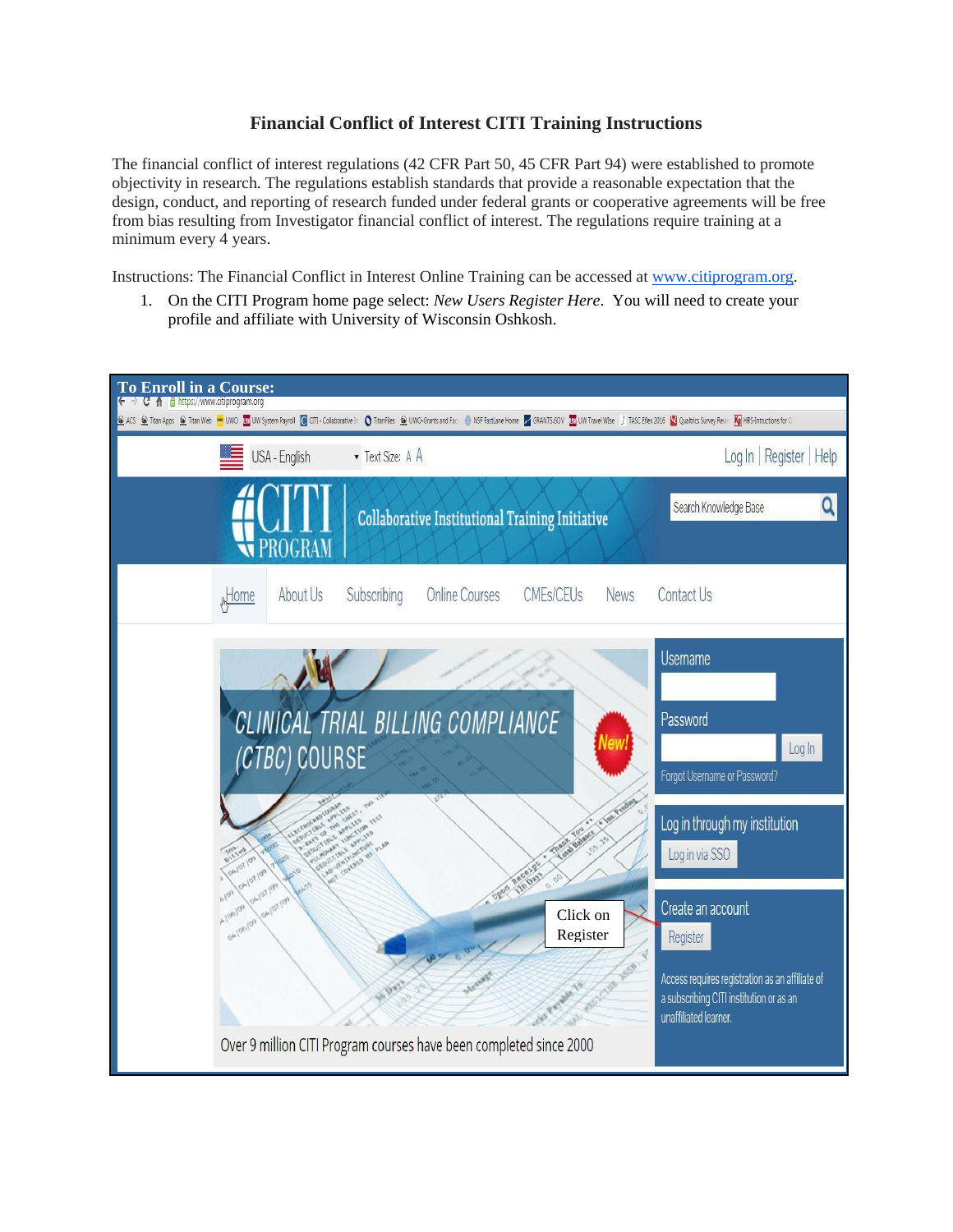2. You will be presented with a series of questions or options to enable you to enroll in the **Learner Group** curriculum as decided by your institution. Select Conflicts of Interest (COI) course and select next. The course should then be successfully added to your Course Menu.



- I would like to review the Conflicts of Interest (COI) course.
- 3. Click on **Main Menu**. This page lists the courses you have chosen.
- 4. Click the **Title of the Course** to begin or continue the course.
- 5. Please **Complete the Integrity Assurance Statement** presented at the top after clicking a course title. The system will allow you to start taking the course modules after completing it.
- 6. Complete the Required modules and associated quizzes.
- 7. Complete the required number of Elective modules and associated quizzes
- 8. When you complete all Required Modules in your curriculum and any necessary Elective Modules, you will be shown a list of**Optional Modules**. You may return to the course site at a future time to review these modules.

Please be aware that Optional Modules **do not** count towards nor appear on a completion report.

9. When you complete all required modules successfully, you may print your completion report through the link:

**Print Report** from your Main Menu or your **Previously Completed Coursework** page.

You may use multiple log on sessions if you are unable to finish in one sitting

**To Complete the Course:**

 The minimum "passing" aggregate score for the quizzes is 80%. A running tally is compiled in the Grade Book. If you want to improve a score on a quiz, you may repeat any quiz in which you didn't